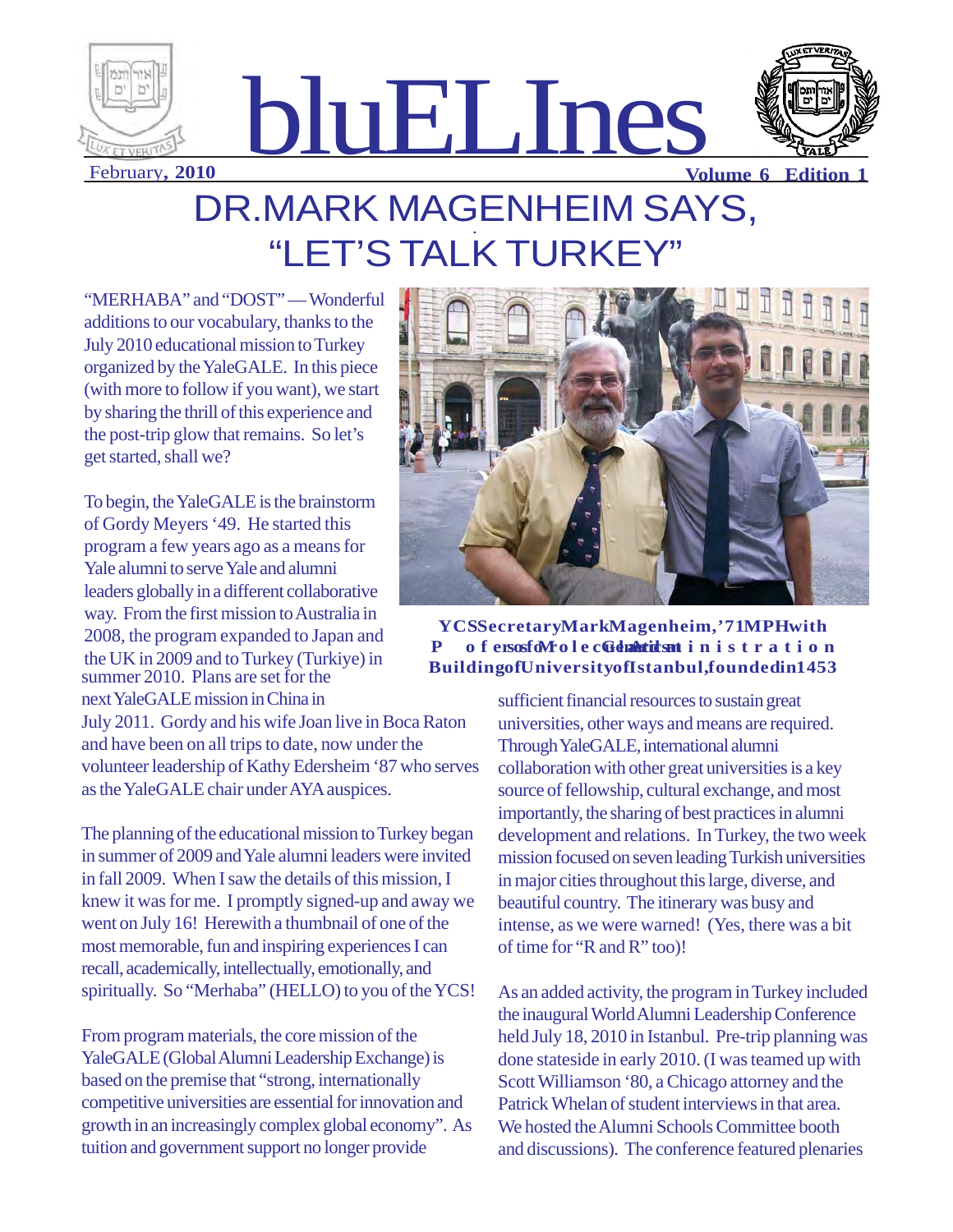

Presenting YCS Banner to Yale Club of Turkey President Mehmet Hhaya, '76 and his wife, plus Professor and tour organizer Resit Ergener, '74 at Yale Gale farewell banquet at Bosphorus

Program Announcement at Yasar University in Izmir on the eastern Mediterranean coast of Turkey







July 27th, 2010 Tuesday / 9.30 Selçuk Yaşar Campus - Conference Hall

**12.15 Lunch** 



5 - 20.30 Dinner

**Gordy Meyers, '49 and wife Joan with Dr. Liz Friedman - Catapano, '74 at first International Alumni Leadership Conference sponsored by Yale University at Conrsd Hotel of Istanbul, Turkey, July 18, 2010**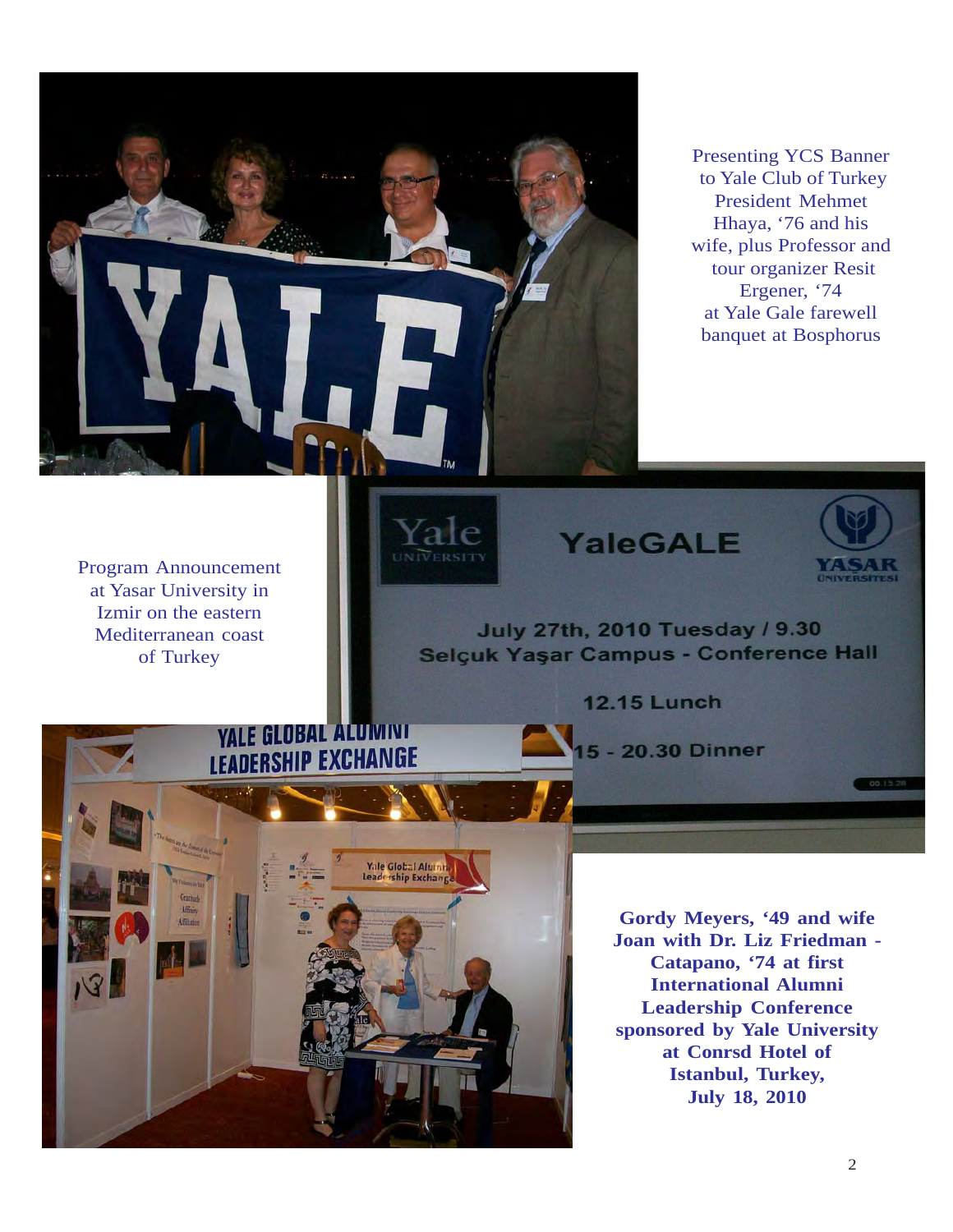and 16 workshops hosted by members of our Yale alumni team on myriad aspects of alumni development, including governance, fund-raising, communications, lifelong education, homecomings, reunions, special events, organizing and sustaining local clubs, student recruitment and mentoring, career counseling, volunteerism, and long-term development. The Conference with about 200 attendees concluded with fond farewells all around and a surprise closing session that featured the Yale Whiffenpoofs who were inbetween other gigs in Europe!

Our team included 62 from all over the U.S., including 12 children and grand-children ranging from 10 to 15 years and several special guests, including Christine Keller Smith, from the YaleGALE held at Australian National University in 2008 and colleagues from Cambridge University and elsewhere. AYA staffers included Mark Dollhopf '77, Kathy Edersheim '87, and Ilona Emmerth '98. Local hosts in Turkey were Professor (and poet) Resit Ergener '74, Mehmet Kahya '73, President of the Yale Club of Turkey, and Engin Yenidunya '02. We also had the best tour guides in all of Turkey, especially Selcuk!

Upon arrival July 17 in Turkey via Delta or Turkish Airlines (the better choice it turned out), our group first convened at Starbucks (where else?) in the huge, sleek, ultra-modern, marble, glass, and highly-efficient airport of Istanbul. After being greeted by our Yale and local hosts, we boarded two comfy buses (our base for the next two weeks), and set off for some of "the sights" that sunny and warm first afternoon. Despite jet-lag, we saw the Blue Mosque built between 1609-1616 by Sultan Ahmed and had our first taste of Turkish kebabs and pudding. After check-in at the 5-star Conrad Istanbul, we were whisked away for a lavish outdoor dinner party overlooking the Bosphorus at the mountainside home of Leon Amram (Calhoun '86) and his wife Clara, from Venezuela. It is hard to imagine a more superlative welcome to Turkey than the exquisite hospitality, setting, meal, music, entertainment, fellowship, and genuine warmth of this first "event". Truly the bar was set high from the outset, yet each successive gathering proved worthy of superlatives anew!

Imagine then if you will, this weary group, jet-lagged, well-fed and well-lubricated, now facing the daunting task of preparing our "booths" and displays for the morning after this sumptuous evening. We staggered into the hotel ballroom about midnight (still July 17 arrival day) to begin constructing our displays and setups for the next morning's opening session of the inaugural International Alumni Conference with local colleagues and other international visitors. Happy to report -- as you may have guessed — we Yalies rose to the challenge and finished up about 2am, to be back at it by 7:30 am for the mandatory daily briefing. Thus the pace was set, (without much exaggeration), for the ensuing fortnight!

In a future note, we'll review the Conference in more detail, but suffice it to say it was a great success, with much positive feedback and shared learning. Above all, we began the process of "DOST", that great Turkish term which translates as "FRIENDS FOR LIFE". As we felt in the following weeks, this is the core of what the mission was all about - for which I personally feel grateful, lucky, and — yes, exhilarated and exhausted all the same!

To give a sense of the mission, we convened most evenings with our local university hosts in healthy but calorie-laden, beautiful banquets, followed by breakfasts together and working sessions the next morning, then lunch with our university hosts. Afternoons were organized for sightseeing and preparation for the next university (along with a real Turkish bath/massage and Grand Bazaar shopping). In the course of our two weeks in Turkey, we worked with seven English- language universities: (1) Koc University in Istanbul, (2) Bogazici University, Istanbul, (3) Bahcesehir University, Istanbul, (4) Istanbul University, (founded in 1453), (5) Bilkent University, in Ankara, (6) Yasar University, Izmir, and (7) Sabanci University, **I**stanbul. (There are about 150 universities in Turkey at present).

We traveled by bus and plane across northwest, central, and western Turkey, but an optional postmission tour to southeast Turkey was cancelled due to political unrest in this mainly Kurdish area. (Notwithstanding this region, we all felt quite safe in all our travels).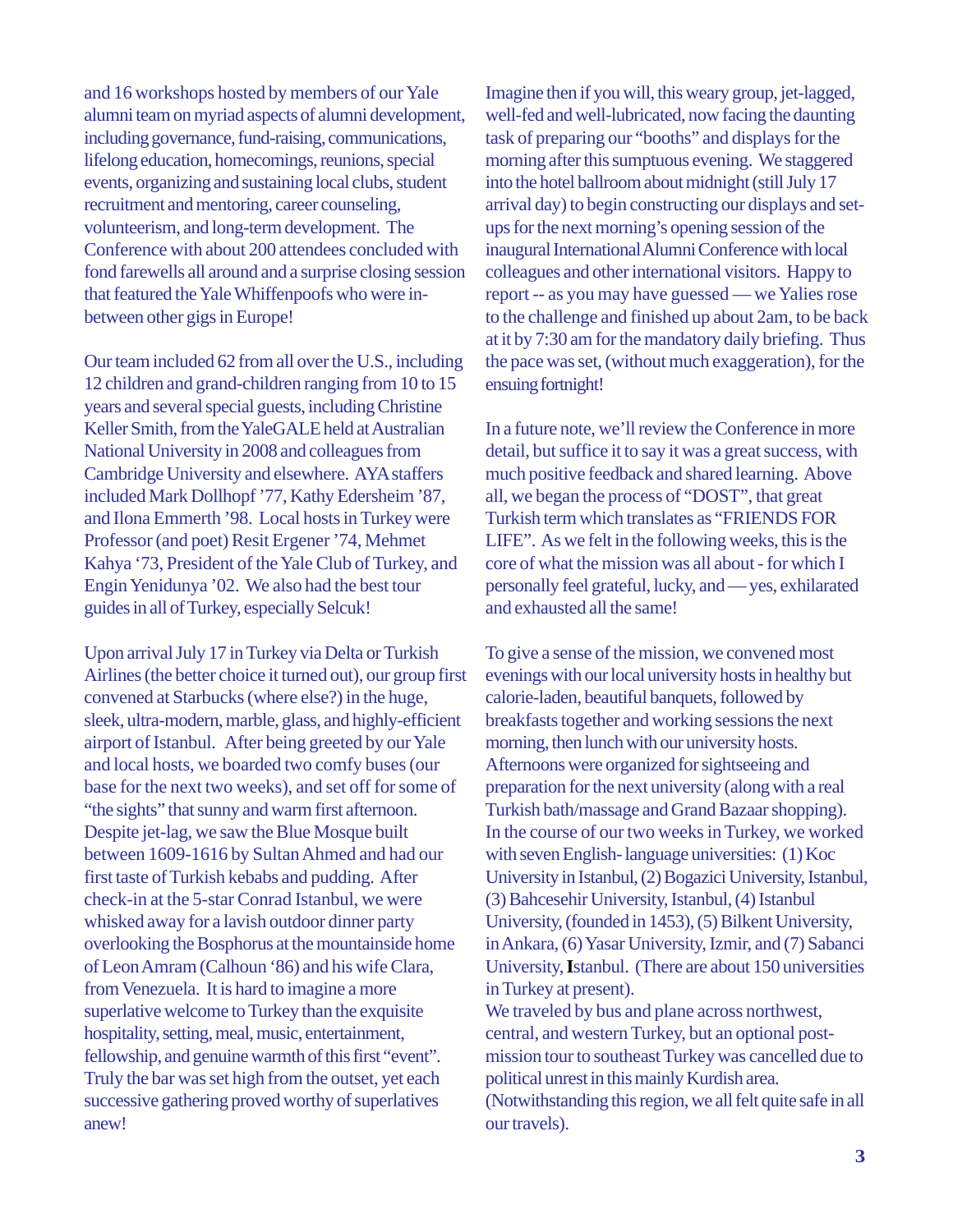Our hosts were marvelous, kind, generous, and truly hospitable in every possible way. We were provided access to special places not available to tourists, such as a closed tour and barbeque with Stanford and Cambridge archaeologist Prof. Ian Hodder and his team at Catalhoyuk, the oldest Neolithic settlement discovered to date (9500 BCE), as well as special access to the ancient town of Sardis and the Goreme Open Air Museum at Konya/ Cappadocia, a UNESCO World Heritage site since 1984. In Cappadocia, we stayed at the Argos Cave Hotel in the center of Uchisar surrounded by the eery otherworldly "cone" landscape of caves and underground cities. We witnessed an authentic whirling dervishes ceremony in a thirteenth century caravanserai (camel station) on the ancient Silk Road and we saw how carpets are woven. In Ankara we visited the Anatolian Civilizations Museum and the hallowed mausoleum of Kemal Ataturk, father of the modern Turkish Republic.

After flying from Ankara (Bilkent University) to Izmir (for Yasar University), we went on to Ephesus, tracing the steps of Paul as we visited the final resting place of the Virgin Mary near Selcuk. From Izmir, we flew back to Istanbul for more consultations with Sabanci and Bogazici University colleagues. Finally, our last evening (July 30) featured an elegant cruise on the Bosphorus with perfect weather followed by a gala banquet in a fantastic palace on the European side overlooking the Asian side of Istanbul. Along with music, toasts, great food, and wonderful comraderie, we presented the YCS YALE banner to the Yale Club of Turkey's President Mehmet Kahya and Resit Ergener. We happily danced the night away — along with beautiful young belly-dancers who kept the blood vigorously flowing! Quite a climax to a spectacular two weeks of YaleGALE in Turkiye!

The combination of spirited dialogue with university colleagues to build alumni relations "Yale-style", with access to the rich history at the crossroads of great epochs and religions of the world in Turkey, plus phenomenal archaeological and architectural sites all over this beautiful country, forged a convergence of experiences that gives lasting memories.

If there is Club interest for subsequent editions of this non-scholarly "travelogue", we will touch on the ancient and modern religions and politics of Turkey, the changes since 1982 affecting university education, the geopolitical importance of Turkey (bordering many countries including Syria, Iraq, Iran, and Russia), the economic forces at play vis-à-vis the E.U., and the secular vs. traditional tension within Turkey and throughout the region. If there is interest, we will also review some of the world's great architectural achievements in beautiful Istanbul — the Hagia Sofia, the Grand Bazaar, the Basilica Cisterna, the Topkapi Palace, Harem and Treasure, and the Byzantine Hippodrome to name a few; the Coliseum and Library at Ephesus; and the strategic location of ancient Constantinople straddling the Bosphorus, along with the Sea of Marmara and the Dardanelle Straits.

On a personal note, the chance to get to know 62 other kindred spirits of Yale plus our Turkish counterparts was a high water-mark of the enterprise for me. I look forward to sharing more about YaleGALE and many other terrific Yale service programs for our club to consider, and I invite all YCS members to consider becoming a part of this extraordinary and fun way to stay connected with Yale and our long-standing service tradition. More details will be presented at the AYA Assembly in New Haven November 11-14, 2010, and additional info can be found under YaleGALE on the AYA website.



bluEL Ines is the official newsletter of the Yale Club of the Suncoast Editor and Publisher: Liz Troutman

Phone: 941 751-0962 Email: liztroutman@yahoo.com Adress: 723 Oakview Drive Bradenton, FL 34210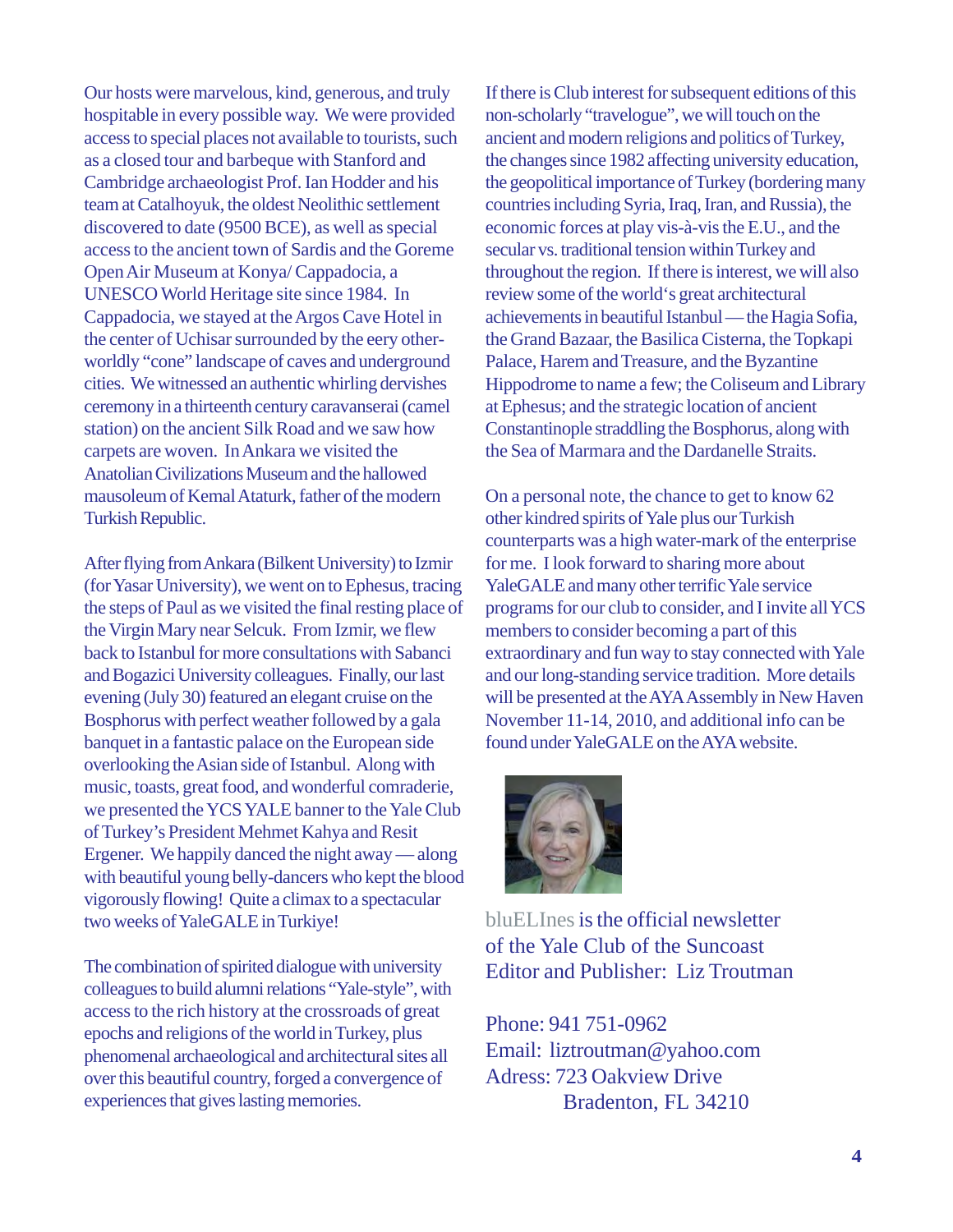## LETTER from PRESIDENT OLIVER JANNEY

Our officers and I hope that you have had a wonderful summer. We are looking forward to a splendid season, which will kick off with the Welcome Back Cocktail Party at New College at 5:00 p.m. on Sunday, October 24th.

I am pleased to announce that we will move back to the Sarasota Yacht Club for our monthly luncheons with speakers and that we have been able to hold the price to \$20 per person. At our first speaker luncheon of the season, Professor Frank Alcock, Associate Professor of Political Science at New College and Director of Mote Marine Laboratory's Marine Policy Institute, will discuss issues raised by environmental disasters such as oil spills.

Elsewhere in the issue you can see our schedule of luncheon speakers, which will include two Yale Professors, Paul Kennedy in February and Linda Pellico of the School of Nursing in March.



On December 6<sup>th</sup> we will have a special

program at the Ringling Museum in connection with its exhibition of Habsburg tapestries from the Kunsthistorisches Museum in Vienna. The program will include lunch at the museum's delightful Treviso Ristorante.

On Sunday, April 3rd we will, after a hiatus of several years, be treated to a lobster bake at the Bath Club on Casey Key.

If you are a year-round resident of Sarasota or arrive before our last drop-in luncheon of the year on October 12th, I hope that you will join us at Marina Jack.

We are in the midst of a membership campaign. Please encourage any area alumni (including spouses of deceased alumni) and parents of Yale students whom you may know and who are not members to join the Yale Club of the Suncoast.

> All best wishes to you and yours, Oliver Janney '67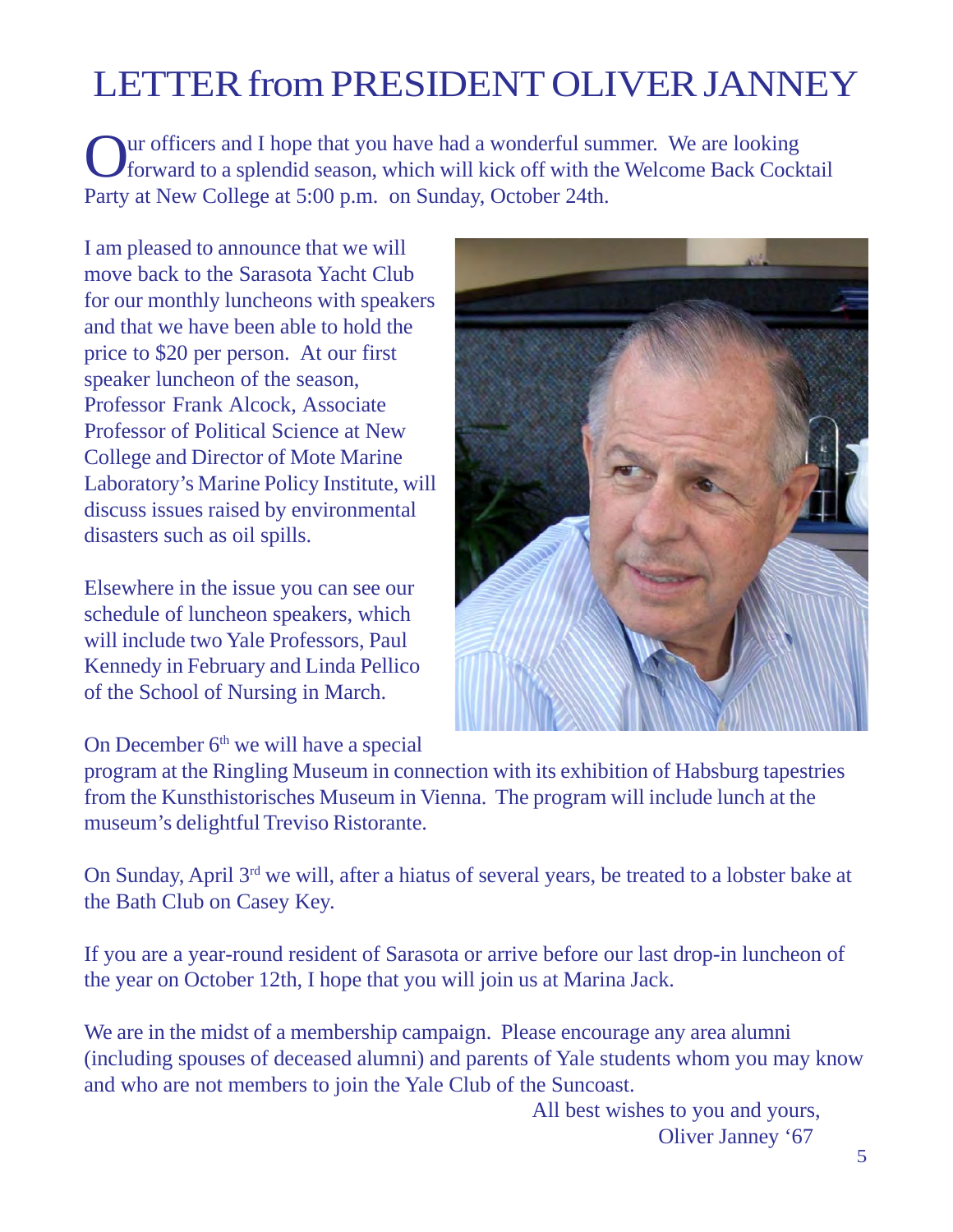### **YALE CLUB OF THE SUNCOAST 2010-2011 EVENTS**

Tuesdays, September 14 and October 12 Drop-in luncheons, Marina Jack, noon to 1:00 p.m.

Sunday, October 24 Season Kick-Off Party at College Hall, New College of Florida, 5- 7 p.m.

### Tuesday, November 9

Monthly Luncheon at Sarasota Yacht Club – Socializing begins at 11:30, luncheon served at noon. Frank Alcock, Associate Professor of Political Science at New College of Florida and Director of the Marine Policy Institute at Mote Marine Laboratory, will discuss issues raised by environmental disasters such as oil spills.

### Saturday, November 20

Join fellow members and Harvard Club for lunch and the Yale-Harvard Game at Geckos, in "Palmer Crossing" at 5585 Palmer Crossing Drive (just east of the intersection of Clark Road and Honoré. The game starts at noon.

### Monday, December 6

Join fellow members for a private tour with two docents, including Karen Kopp, to see the special exhibit "Threads of Gold: Renaissance Tapestries from the Kunsthistorisches Museum, Vienna." This will include an elegant lunch at the Treviso Restaurant.

### Tuesday, December 14

Monthly Luncheon at Sarasota Yacht Club – Socializing begins at 11:30, luncheon served at noon. Dr. Susan McManus, Professor of Political Science at the University of South Florida, will discuss the November elections.

### Tuesday, January 11, 2011

Monthly Luncheon at Sarasota Yacht Club – Socializing begins at 11:30, luncheon served at noon. Leif Bjaland, the Artistic Director of the Sarasota Orchestra and former Professor of Music at Yale and music director of the Yale Symphony Orchestra, will discuss music in Sarasota.

### Friday, February 11, 2011

Annual Yale-Harvard Princeton luncheon at Michael's on East. Socializing begins at 11:30, luncheon served at noon. Our speaker, Dr. Paul Kennedy, the J. Richardson Dilworth Professor of History and Brady-Johnson Distinguished Professor of General Strategy at Yale, will discuss the Grand Strategy.

### Tuesday, March 8, 2011

Monthly Luncheon at Sarasota Yacht Club – Socializing begins at 11:30, luncheon served at noon. Linda Pellico, Assistant Professor of Nursing at the Yale School of Nursing, will speak on "Looking is not Seeing and Listening Is Not Hearing." She will describe how she uses the arts and music to improve nursing students' observational abilities.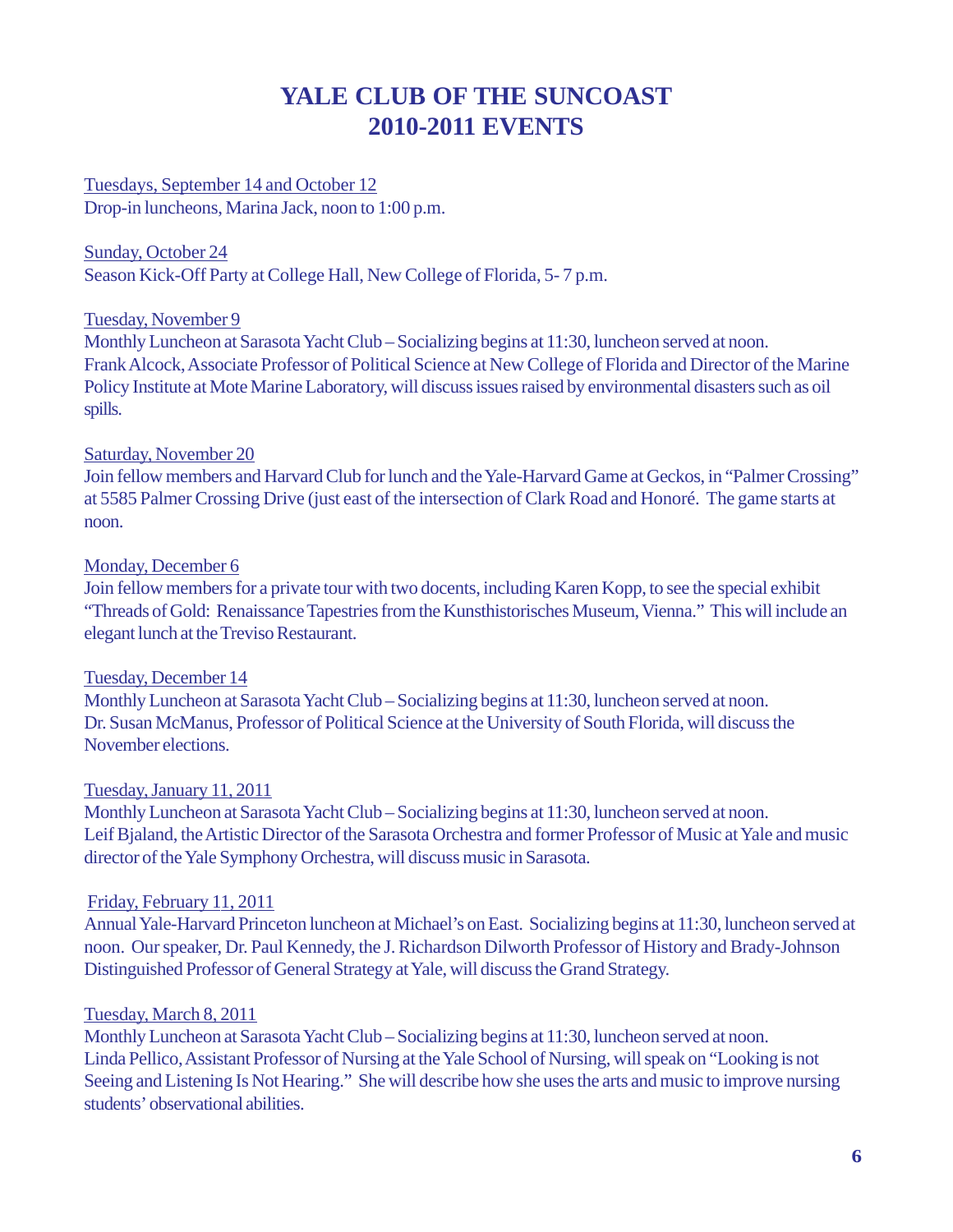### Sunday, April 3, 2011 Join fellow members for lobster bake at the Bath Club on Casey Key.

### Tuesday, April 12, 2011

Monthly Luncheon at Sarasota Yacht Club – Socializing begins at 11:30, luncheon served at noon. Jeff La Hurd, local author and historian and currently employed by Sarasota County as a History Specialist, will discuss certain gems of Sarasota's history. Mr. LaHurd has written 12 books and numerous magazine articles on the history of Sarasota.

#### Tuesday, May 10, 2011

Monthly Luncheon at Sarasota Yacht Club – Socializing begins at 11:30, luncheon served at noon. Dr. Eva Worden, Yale MS and Ph.D. 2001 and co-owner of Worden Farm in Punta Gorda, will discuss biodiversity and sustainable agriculture.



Book Award recipients and their parents enjoy a reception at the Stoneybrook Country Club

## **ALUMNI SCHOOLS COMMITTEE REPORT**

As the new school year gets underway, the Alumni Schools Committee of the Yale Club of the Suncoast has launched its recruiting drive among perspective high school students.

Each year members of the Yale Club present Yale Book Awards at twenty-five high schools in our region. Our annual

reception for these Yale Book Award members and their parents in June attracted students from all three counties. Members of the Yale Club talked about the value of a Yale education in their lives with the perspective students at the Stoneybrook Country Club in Sarasota. Yale's new policies on financial aid were especially emphasized. All of the award recipients had been recognized by their high schools as demonstrating "outstanding personal character and intellectual promise."

The interviewing season for the Alumni Schools Committee is now underway with the first early applicants already in the system. If you are interested in serving as an interviewer or a Yale Award presenter, contact Alumni School Committee director Patrick Whelan at notableoak@msn.com. The Alumni Schools Committee needs your help now more than ever.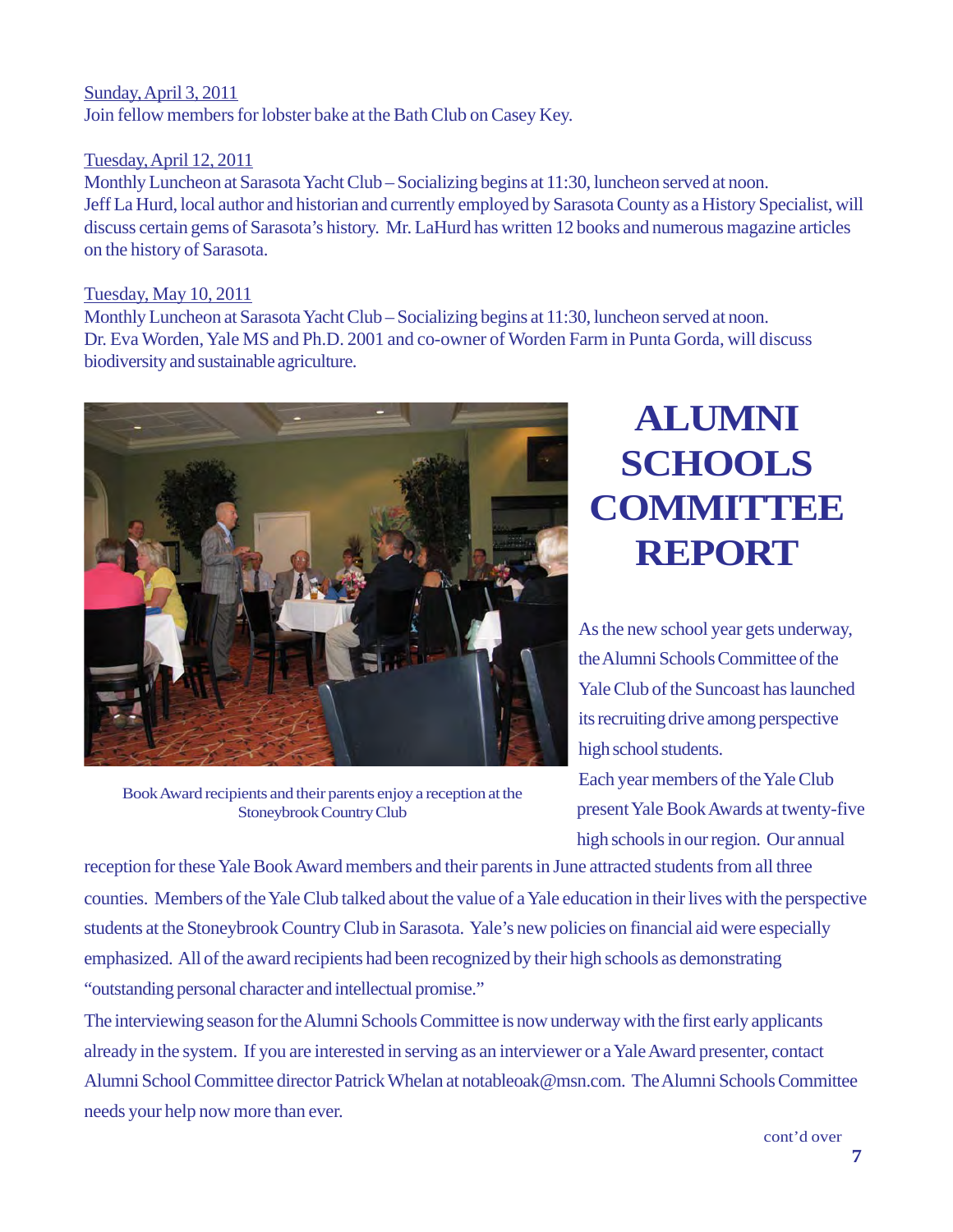

**Book Award students and parents listen with interest as Yale Alumni provide information and answer their questions in relaxed and pleasant surroundings**

Students from the area now attending Yale: Kathleen Addison 2014 from Saint Stephen's Episcopal School Po-yi Ho 2014 from Lakewood Ranch High School Kevin Peterson 2013 from Saint Stephen's Episcopal **School** Konrad Coutinho 2013 from Cardinal Mooney High **School** Dacia Thompson 2012 from Saint Stephen's Episcopal School

Colin Kruger 2012 from Riverview High School Dale Peterson 2011 from Saint Stephen's Episcopal **School** Molly Silverstein 2011 Home Schooled Recent graduates: Rino Landa 2010 from Palmetto High School Noah Gentele 2010 from Pine View School

> **Patrick Whelan,Chairman Alumni Schools Committee**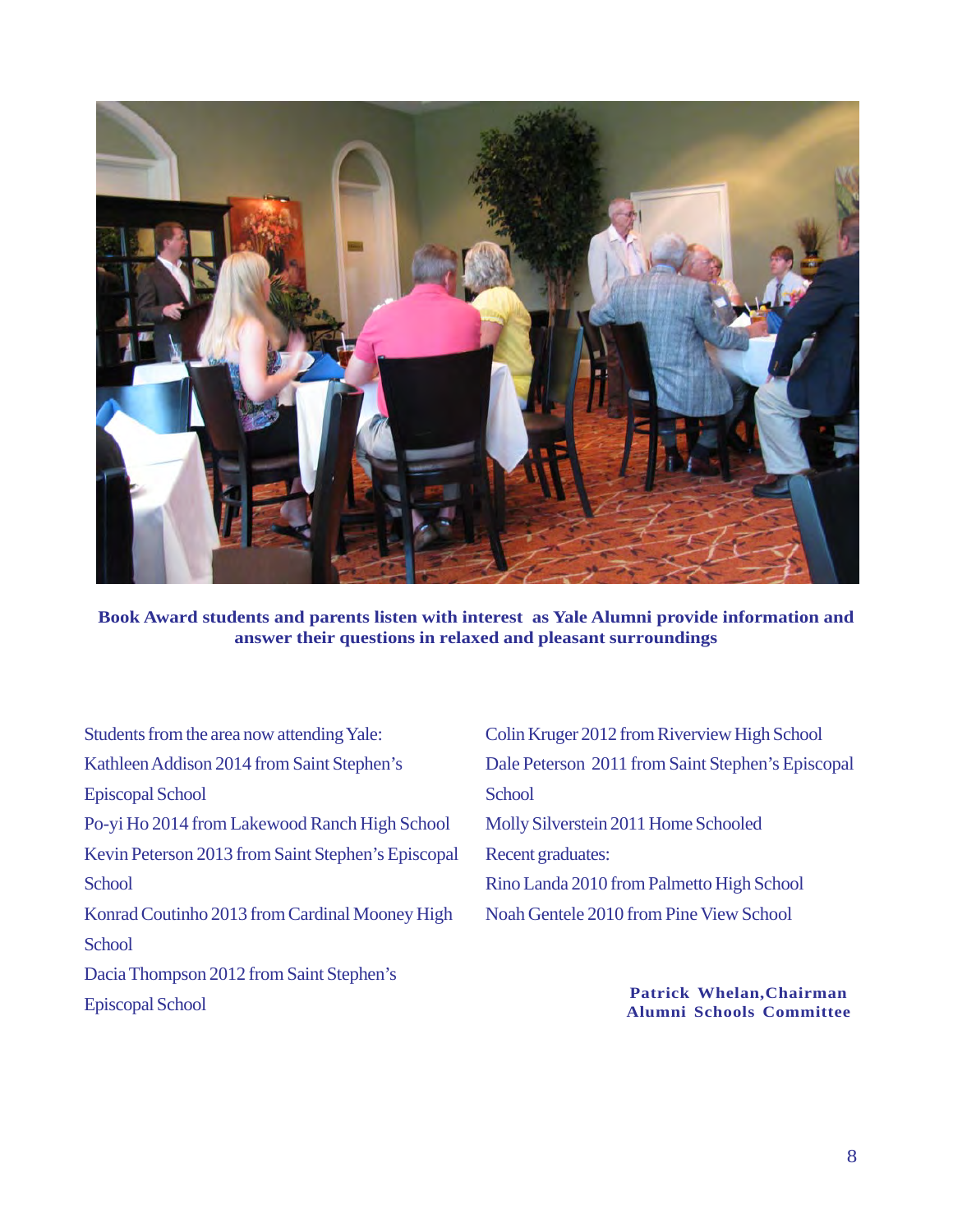## **SPEAKER LUNCHEON SEASON TO OPEN WITH PROFESSOR FRANK ALCOCK OF NEW COLLEGE AND MOTE**

Our first speaker luncheon of the season will feature Frank Alcock, Associate Professor of Political Science at New College of Florida and Director of Mote Marine Laboratory's Marine Policy Institute. Professor Alcock will discuss issues raised by environmental disasters such as oil spills.

Professor Alcock teaches courses on world politics, international law and sustainable development. His current research focuses on climate and energy politics, ocean governance, seafood markets and fisheries management. He is also Director of New College's Environmental Studies Program. In addition to publications dealing with the problems of global fisheries, he has co-authored articles on science-policy relationships in environmental issue areas,



**Frank Alcock, Associate Professor of Political Science at New College of Florida; Director Of Mote Marine Laboratory's Marine Policy Institute**

with an emphasis on marine policies. He also appears regularly on Sarasota television station ABC 7 as a political analyst. Prior to obtaining his Ph.D. from Duke University, he spent five years as an international policy analyst/economist at the U.S. Department of Energy.

From 2000 to 2003, Professor Alcock was a Belfer Fellow at the Kennedy School of Government at Harvard University. He is also a Research Fellow for the Institutional Dimensions of Global Environmental Change Project and an active member of the human dimensions of global environmental change research community.

He was co-author of the 2010 report *Potential Impacts of Oil & Gas Explorations in the Gulf*, which was published last spring before the Deepwater Horizon oil spill. In the wake of the oil spill, he was much interviewed and wrote a number of articles about the ramifications of the disaster.

Professor Alcock has been named a Senior Fulbright Scholar to New Zealand. From February through May 2011 he will be hosted by the Institute of Policy Studies at Victoria University of Wellington, the capital of New Zealand. His family will accompany him. While there he will explore the "politics of cap and trade" with a focus on New Zealand's emissions trading legislation. He will also organize a colloquium series at the Institute of Policy Studies.

The luncheon will be held at the Sarasota Yacht Club on Tuesday, November 9<sup>th</sup>. The doors will open for socializing at 11:30 a.m., and luncheon will be served at noon.

#### **Oliver Janney, Pres., YCS**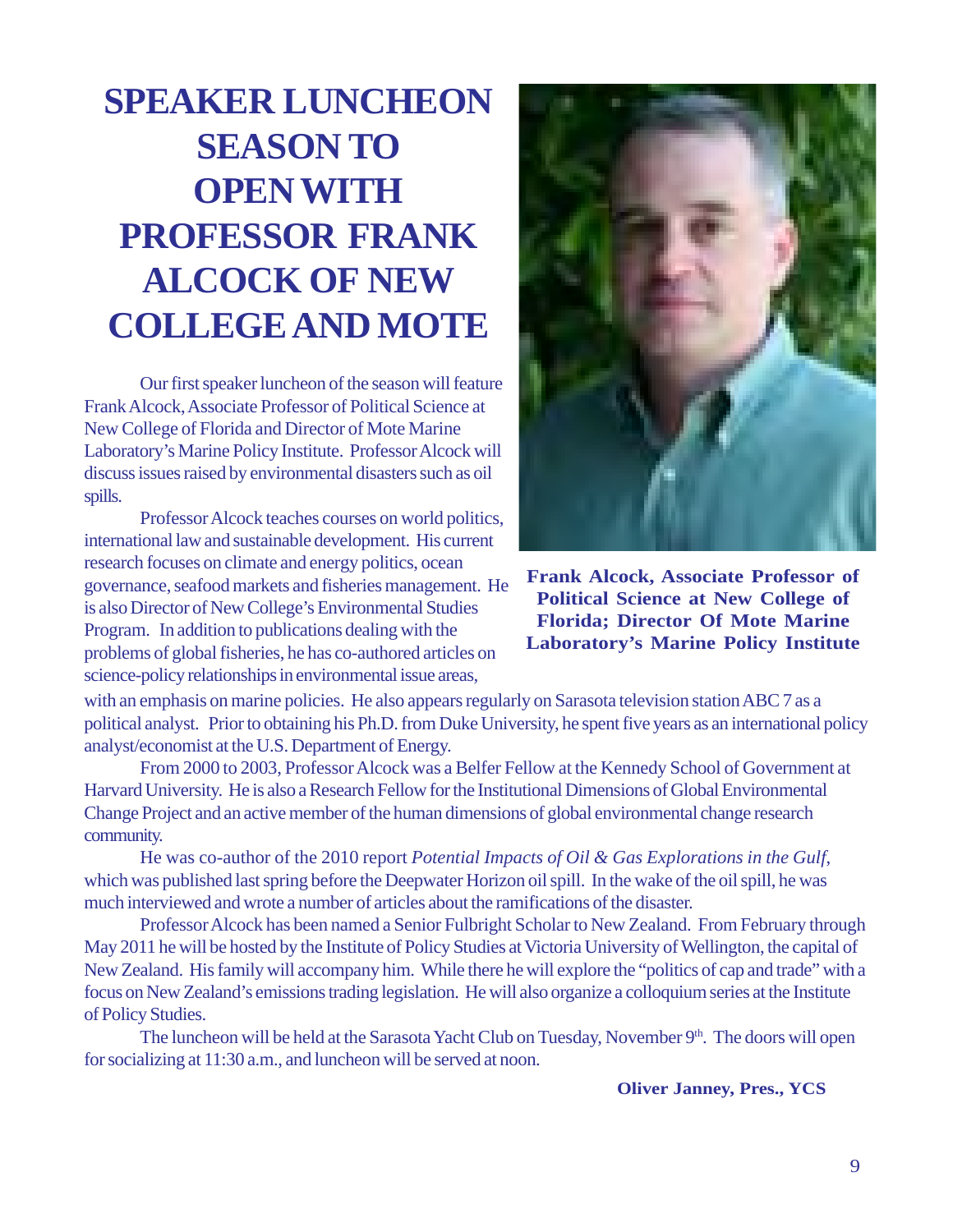# DECEMBER LUNCHEON TO FEATURE PROFESSOR SUSAN MCMANUS ANALYZING THE ELECTIONS



Our December luncheon will feature Susan McManus, the oft-quoted pundit of the Florida political scene and distinguished Professor in the

Department of Government and International Affairs of the University of South Florida, providing an analysis of the November elections.

Dr. McManus discussed the 2010 Leadership Florida's/The Nielsen Company's *Sunshine State Survey* in her June 2010 column, "*Will Florida Voters Get What They Want Most in Their Leaders?"* She predicted, based on the survey, that integrity is likely to be the key concern of Florida voters. She noted a, "tepid level of trust of current leaders" and distrust of Washington leaders. She suggested that the vicious primary campaigns could lead to lower voter turnout in November.

For the last six election cycles Dr. McManus has served as political analyst for WFLA News Channel 8 in Tampa. Since 2008 she has been a featured columnist on SayfieReview.com and a panelist on WFLA TV's weekly *Road to the White House* program. She has appeared on most, if not all, major broadcast and cable television and radio networks and has been interviewed by major newspapers throughout the world. Her bibliography of journal publications is nothing short of stupendous. The list of articles, which fills 18 single-spaced pages, ranges in the past few years from issues of homeland security to generational combat in the  $21<sup>st</sup>$  century to the lack of coordination among state agencies to the role of seniors in political campaigns to shortcomings in teaching of government in high schools to the role of spouses as campaign surrogates.

We can expect from Dr. McManus some well-informed insight into the elections and into the possible directions of our country.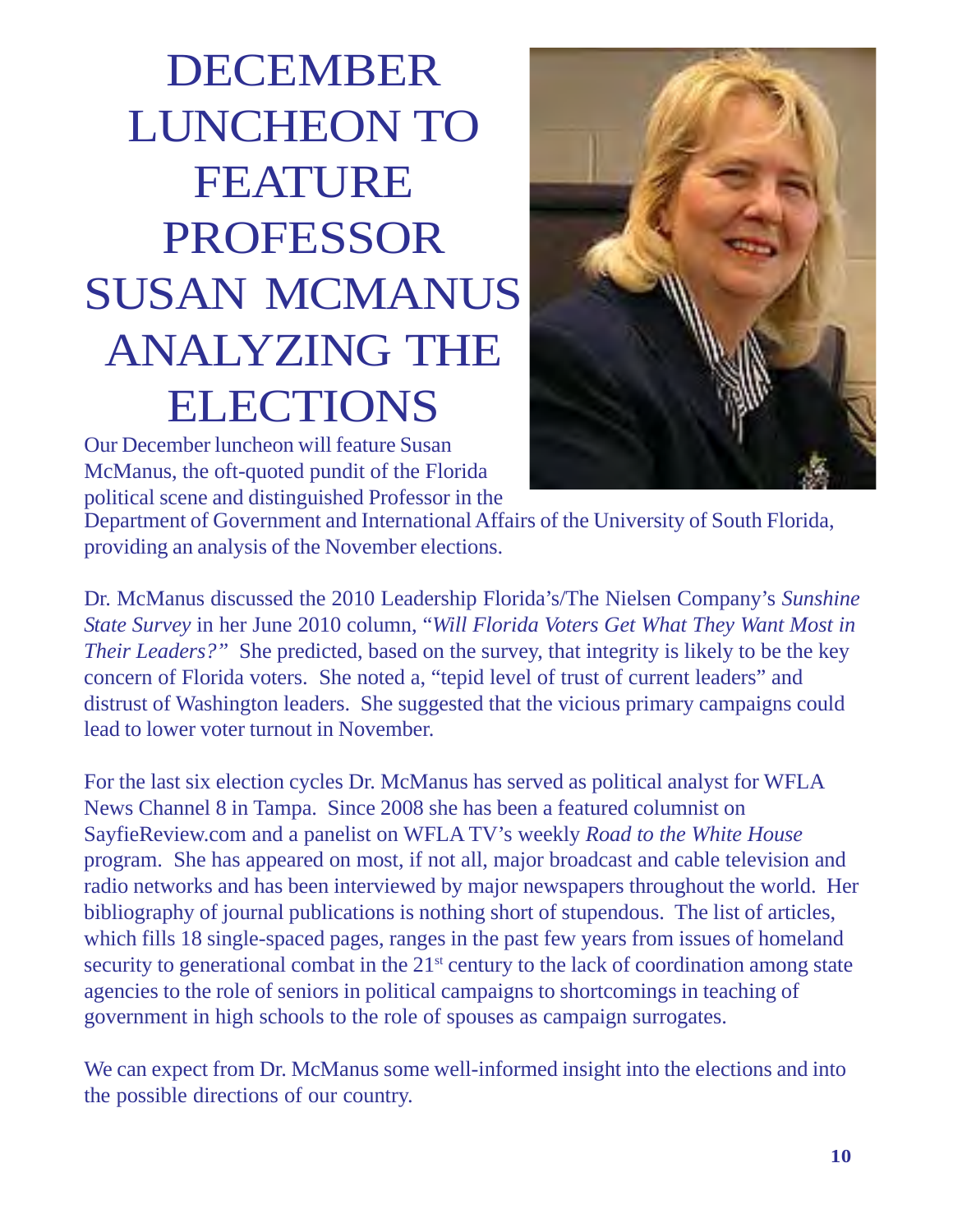### RINGLING COLLEGE'S LARRY THOMPSON HIGHLIGHTS THE ARTS AT APRIL LUNCHEON

Larry Thompson, the President of Ringling College of Art and Design, provided members a behind-the-scenes view of the arts in Sarasota at our April luncheon after the Annual Meeting.

Dr. Thompson explained that Ringling College has 1,300 students and is one of the most prestigious design schools in North America. It has a technical infrastructure comparable to Caltech or MIT in terms of computing power.

He covered three general areas. The first was the changing economic climate and the response of the Sarasota Arts Council; the second was art and design of the changing world; and the third was the relationship between Ringling and Sarasota.

On the first topic, Dr Thompson pointed out that in Sarasota there are 1,500 arts-related businesses. Approximately 6,000 persons are employed in the arts, of which half are employed in nonprofit organizations. This includes the opera, the symphony, ballet, and theatres. The arts constitute the fifth largest employer in the county. The direct economic impact of the arts in Sarasota is the addition of \$123 million to the local economy. This is greater than the impact of minor-league baseball in Sarasota. In fact many studies have shown that the arts contribute more to the economy of Sarasota, and other cities, than do sports.

However, the present economic climate is difficult, and can be expected to cause smaller arts organizations either to disappear or to be merged into larger ones. As an example of this, the Longboat Key Arts Center and the Englewood Art Center have both merged with Ringling College. This came about as the result of the realization on the part of the smaller centers that they were performing a function very similar to Ringling's, but on a smaller budget and with a higher proportion of fixed costs. Thus in each case

the merger was proposed by smaller centers, but the



**Dr. Larry Thompson, President, Ringling School of Art and Design**

synergy was seen to work to the advantage of all parties. More mergers like this are likely to occur, especially as private and corporate contributions diminish.

This Sarasota Arts Council was formed in the 1980s, and was run at first by community leaders who were not themselves artists, or working in the arts, but who supported the arts and wanted to keep Sarasota involved in the arts. However, in the past 10 years the organization has had difficult times, with high turnover of Executive Directors and Board members. As a result it became necessary to restructure the organization. Now the arts Council is led by arts stakeholders, and all the members of the board are arts leaders. The mission of the Arts Council now is advocacy and empowerment.

Sarasota is unique, with an "unheard of" arts footprint for a city its size. We have a symphony, ballet, art museums, opera, La Musicale, chamber music and more. "Other cities would die for what we have," and other Florida cities, including Fort Lauderdale and Daytona, are seeking to build arts centers that can compete with us. **cont'd pg.13**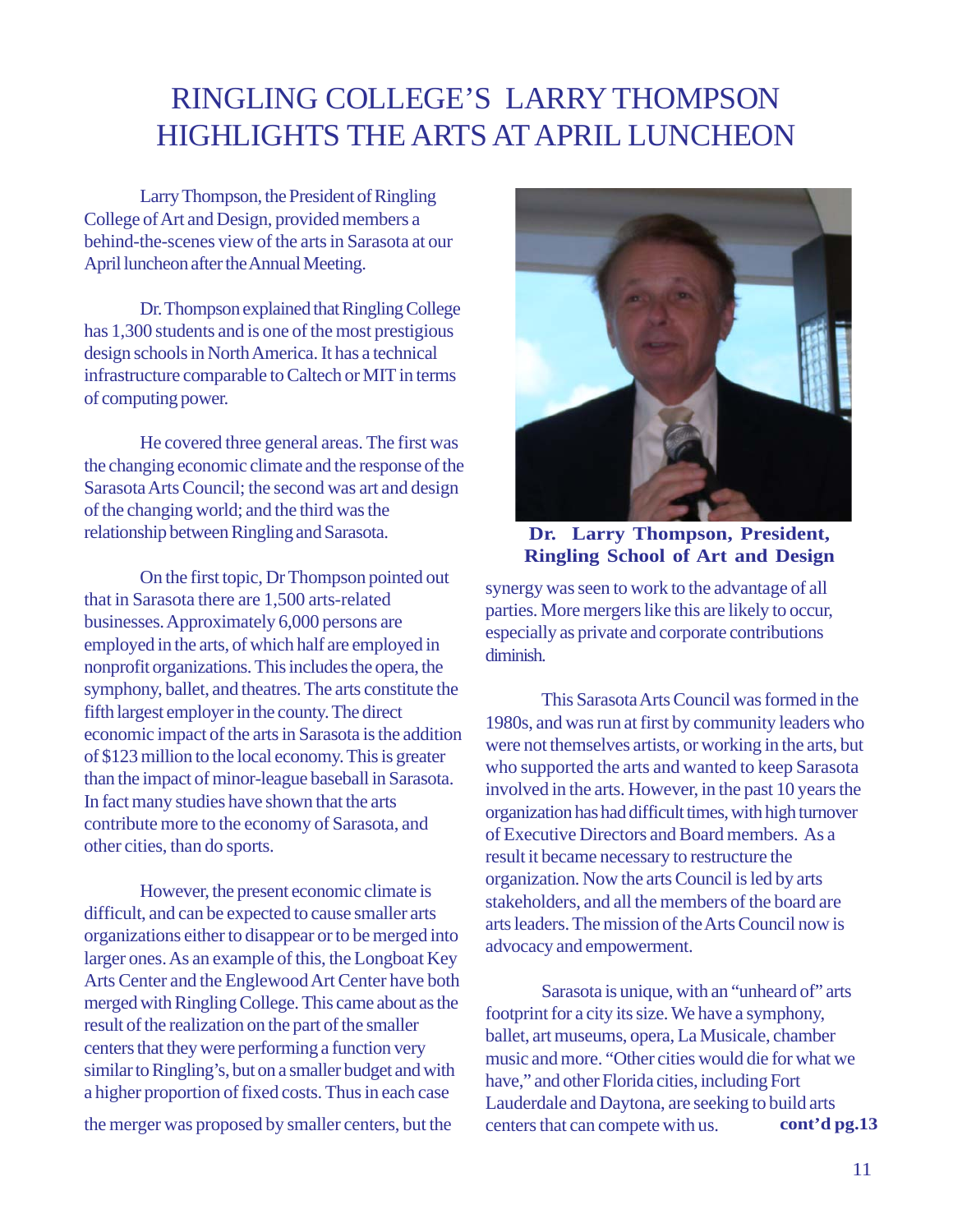## **JOHN McCARTHY'S RETURN TO YCS AFTER 30 YEARS**

The Yale Club of the Suncoast speaker for the May 11 luncheon meeting was John McCarthy, Sarasota County Parks and Recreation General Manager. John began by relating how thrilled he was some 30 years ago as an 18 year old to have been invited to speak to the Yale Club by its then President Art Ferguson. He said even though it was 30 years since his last presentation he was excited to present his plan as to how sports eco-tourism could provide a solid path forward for the area's growth. While John now manages 230 county parks and beaches with a staff of 72 complemented by a cadre of volunteers, his message was a positive plan for growth during these difficult economic times.



**An exuberant John McCarthy held the attention of a full house on May 11, 2010**

With his ultra enthusiastic, staccato style, John themed Sarasota County as blessed with some of the world's best beaches and now trending toward development of parks, trails and environmental lands offering among the best eco-tourism and recreational opportunities. Just how to capitalize from the existing Sarasota County strengths and specifically how to attract significantly increased tourism with new sports facilities was the thrust of McCarthy's presentation. The development of these eco-sports assets are planned to produce strong financial revenues for the citizens of Sarasota County while also increasing the quality of life for Sarasota residents.

To illustrate the future economic impact of recreational tourism, McCarthy displayed charts showing a listing of "room nights" and resulting dollar generation by various sports events held in Sarasota parks. Sports Tournament examples included: UPA Ultimate Frisbee (\$2,860,000), Nike Labor Day Soccer (2,602,000), US Soccer Federation (\$2,515,000) and Florida High School Rowing Championships (\$1,760,000).

The SC Parks GM was impressive when describing what he termed huge potential for Sarasota and Manatee counties with the Benderson Park Regatta Plan. McCarthy said this rowing venue project was a "big, bold dream." People in both counties are saying "this is the biggest thing to hit rowing in decades." The Benderson Project will be accomplished in three phases over a three year period. The result will be a rowing complex capable of hosting NCAA through international, Olympic-level competitions. There would also be considerable opportunities for the public in terms of a community park system. When completed the rowing events are projected to generate some \$25 million in annual revenue. This year's four high school regattas produced in excess of \$4 million. **Cont'd pg.13**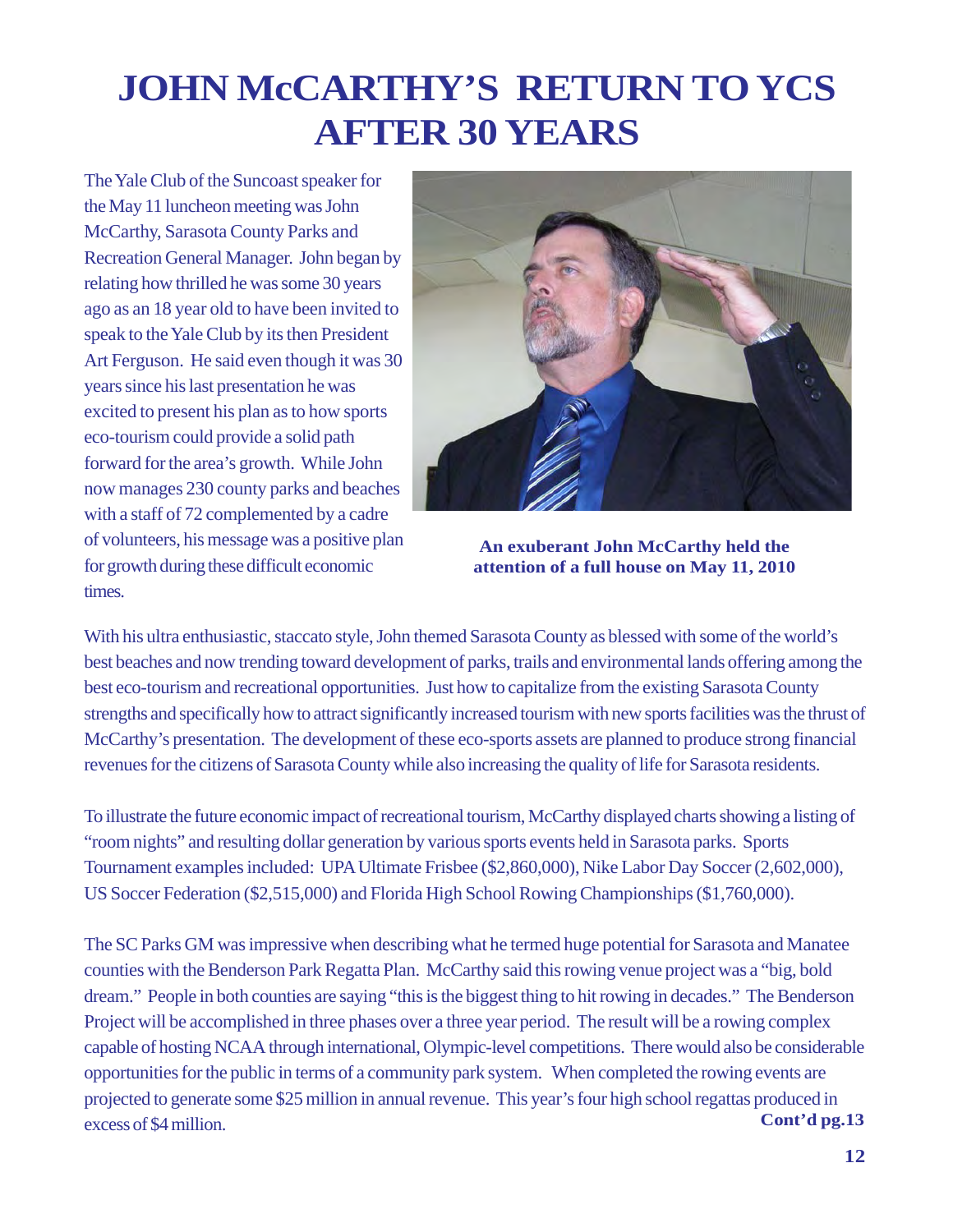#### **Thompson cont'd**

#### **McCarthy, cont'd**

On the second topic, the role of art and design in a changing world, Dr. Thompson drew a distinction between the left brain economy and the right brain economy. The left brain economy is that running on logic and linear thinking, while the right brain economy is about the touch and feel of products.

Take an automobile, for example. It can be seen as a mobile sculpture. Approached from the left brain, a buyer will research Consumer Reports and look into gas mileage and the like. However when it comes time to buy, the decision is made on the basis of how the car looks and how it feels when you drive it. As another example, Target was built on the realization that it could not compete with Wal-Mart on price, so it decided to compete on design instead. The point is that an emphasis on function is not enough to be competitive in the world of the future. Design is increasingly the difference between a successful product and one that isn't.

"There's a lot of talk in education about STEM—Science, Technology, Engineering and Math, but this alone is not enough. Stem needs to be powered by STEAM, with the addition of the Arts." The emphasis on touch and feel is especially great with the younger generation. For example, Ringling is working with the Suncoast Blood Bank to increase the number of young donors by changing the perception of what blood donation is about. The logical reasons why one should give are the same as ever, but "in the New World it's all about visual communication."

Dr. Thompson wrapped up his talk with an upbeat assessment of the growing role and appreciation of the visual arts and design. "We've never seen a better time since the Renaissance for the visual arts," he said. He would like to destroy the myth of the starving artist—in the present economy and the one to come, visual artists and designers are doing well. "In the end, the arts are about humanness, defining our culture and our beliefs. Arts make us who we are as human beings."

**Zaid Smith, 74**

John hit his staccato best describing how the rowing complex will be world class, the only FISA Class "A" facility in North America, and unique with its proximity to airport, restaurants, hotels, shopping and the world's best beaches! In short, he believes the Benderson Park project will take Sarasota County's beaches and parks to an ultimate level where people will associate Sarasota with the very best in sports eco-tourism.

If we Yalies ever needed a bold, incisive peek into the future of a Sarasota County and how sports ecotourism could provide a significant impetus to its economy, John McCarthy's 30 year return engagement with YCS certainly was magnificent. Boola Boola to you John! We send you our heartiest thanks for a much needed boost of enthusiasm, and we look forward to a return engagement with YCS for interim reports on the successes of your plans – may it be much sooner than another 30 years!

**Brian T. Kelly ,61**

### **NEW MEMBERS**

**We welcome the following new members and look forward to meeting each one:**

**Bruce Ballard B.A. '60 (Eleanor) Jim E. Curtis B.E. '64 (Nancy) Claudia S. Fabricant B.A. '91 Adele Greenfield, Widow of Bruce H. Greenfield, '41 Law Richard L. Hershatter B.A.'48 (Mary Jane) Pat Kennedy-Kuelper (Bob) Widow of D'Arcy Kennedy, E '49 Aaron D. Koplin B.A. '61 (Joan) Mary Ann Lockhart (Mr. & Mrs. J.B.) Widow of 40S. Donna L. Norback B.A. '77 M. Weldon Rogers, III B.A. '63 Robert F.Schmidt B.A. '43 Eva C. Worden B (Chris) Ph.D. '00 (Chris)**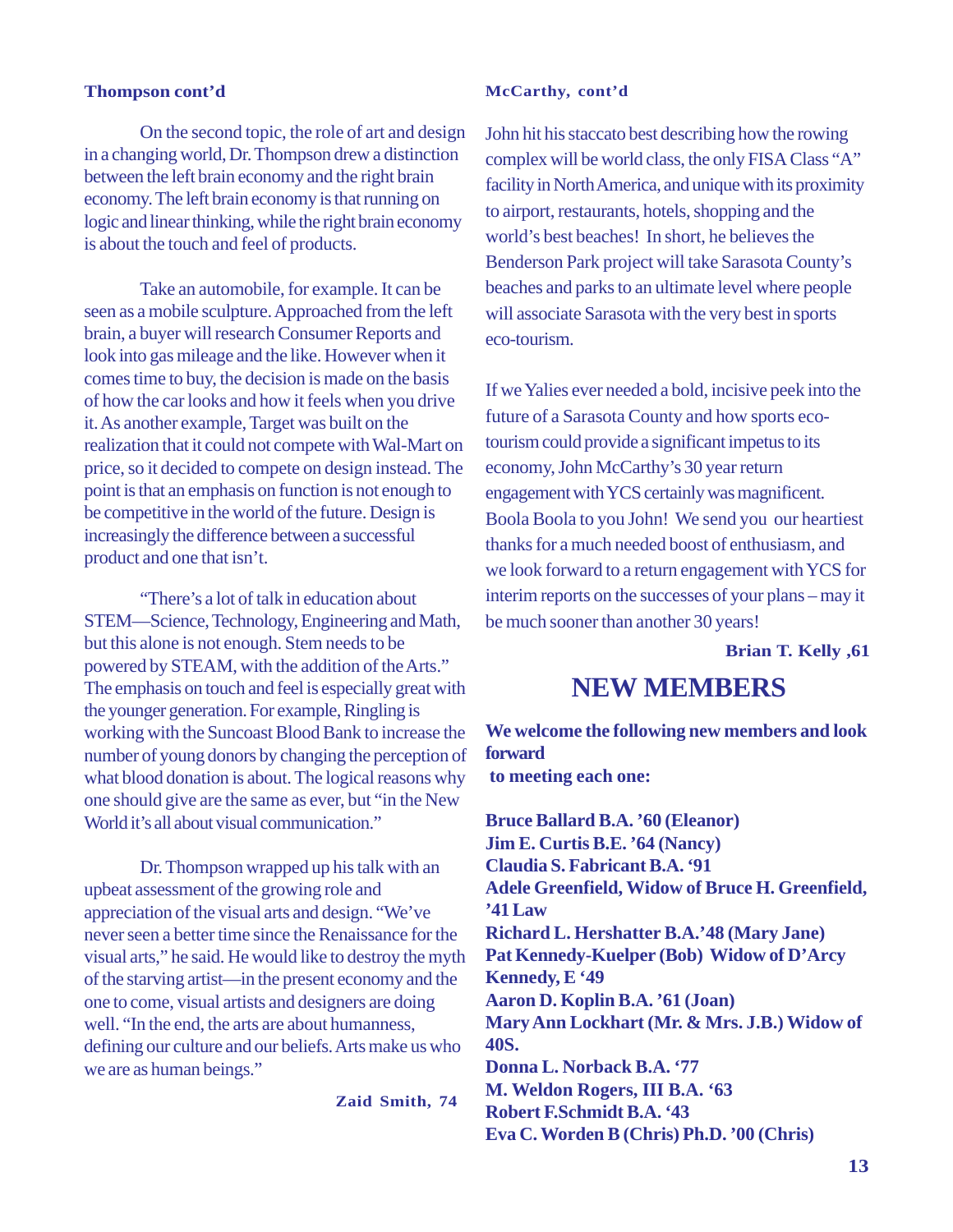SUMMER DROP-IN LUNCHES PROVIDE ENJOYABLE ELI CO M PANIONSHIP

No board member collects money for lunch at the door--the fare is Dutch treat; we order whatever appeals. No name tags either--we all know each other. No program--we are the program. What you



will find at the Drop-in lunches is a hearty welcome from your felow Yalies for you and your guests and lively conversation over a most enjoyable meal.

Drop-in lunches are held at Marina Jack's Restaurant at 11:30 AM. the second Tuesday of each month from June through October. Unlike many Ivy League clubs that go into hibernation over the summer months, members of the Yale Club of the Suncoast continue to meet monthly and informally at Marina Jack's. Thus members, spouses and guests extend the camaraderie of the season throughout the summer.

You will hear anecdotes from the latest cruises, vacations in remote locations, home projects, updates on families and friends, political interests and concerns, intrepid adventures and all manner of reading, listening and viewing critiques. At one table, Peter French related his waist-deep wade through a Florida swamp while skirting a mama gator's nest. One noon Brian Kelly drew attention to dockside when he made a surprise arrival in his boat at Marina Jack's pier. Oliver Janney recently offered a preview of the Club's speakers and special events planned for the forthcoming season. And Liz Troutman documents the social scene and diners' enjoyment of the lunches with her ever-present camera. Conversations can also focus upon strategies for encouraging local students to apply to Yale.

We invite and encourage you to escape the inevitable warmth of the Florida summer of 2011, to relax in the "coolth" of Marina Jack's dining room, and to enjoy the company of fellow Yale Club members. Mark your calendars and make it a point to join us next summer for Drop-in lunches on second Tuesdays at Marina Jack's. **Ed Williams,'66 MA, '68 PHD**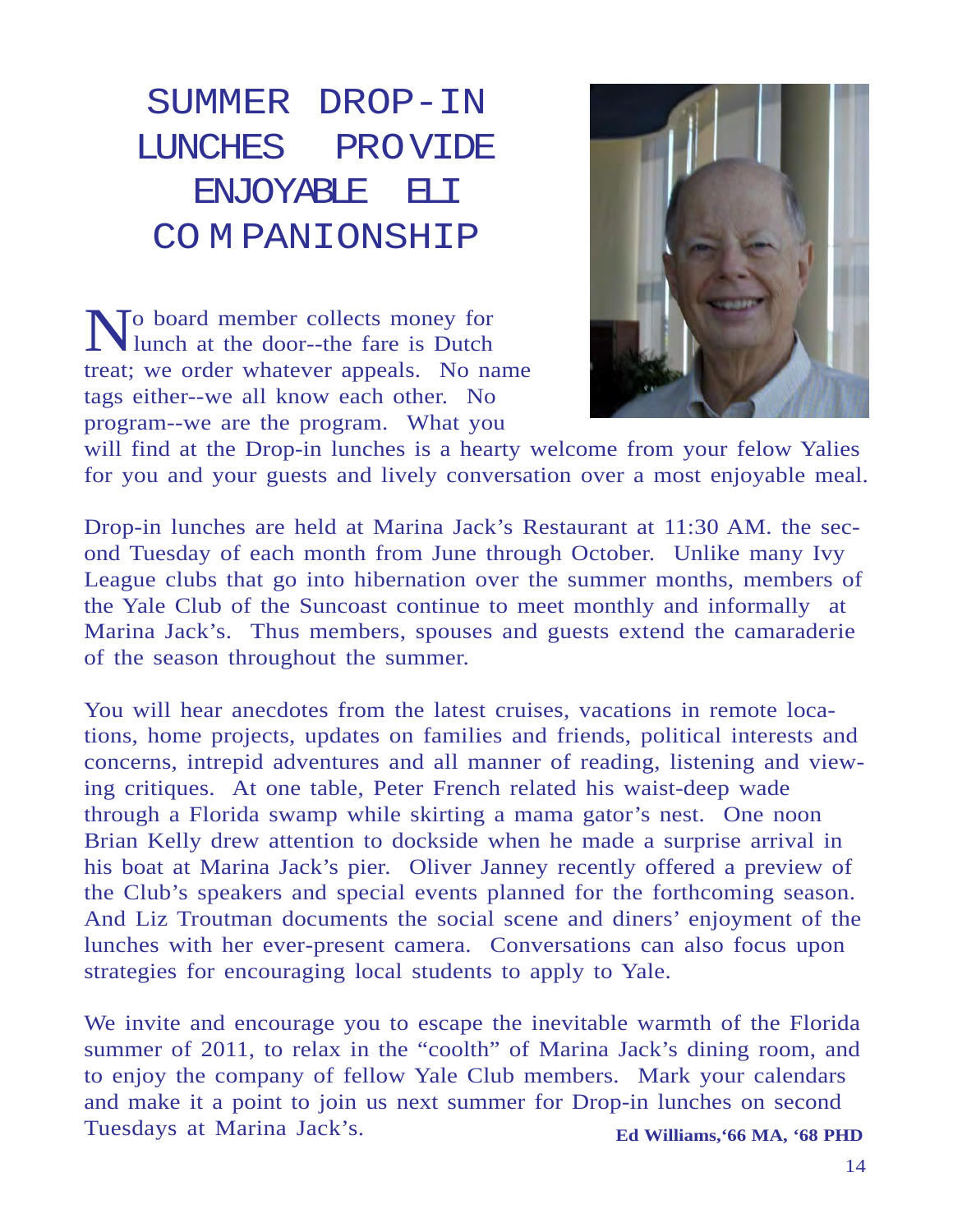### **YCS SUMMER DROP-IN LUNCHEONS**



**Our September folks begin to gather, greet and chat.**

**An enticing menu prompts Art Ferguson to ponder, "What shall I choose this time?"**



**And here we have an expression of convivial agreement in the midst of a conversation.**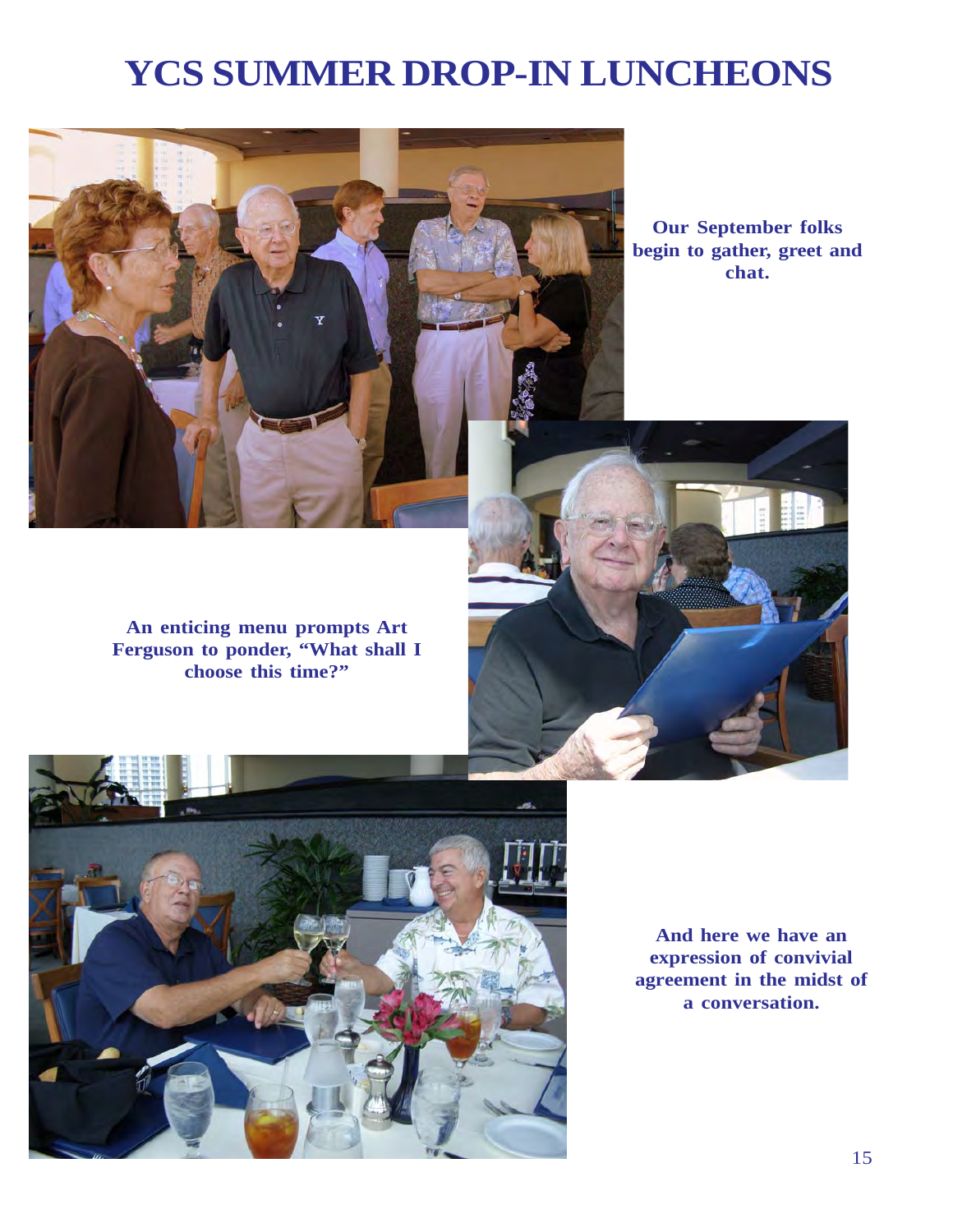

**One of the many tables filled with entuusiastic fans, both Yale and Harvard. BE THERE!**

### COME AND WATCH YALE OVERCOME HARVARD

Join fellow Elis and our Harvard counterparts to watch the Yale-Harvard Game on Saturday November  $20<sup>th</sup>$ . We will convene at the same place as provided three screens for the game last year – Gecko's at 5585 Palmer Crossing Drive in "Palmer Crossing."

Unless you live in Palmer Ranch and know the back ways, the two easiest routes to find Geckos are as follows:

- (1) Take I 75 to Exit 205 (Clark Road). Turn west on Clark Road and you will shortly see an Appleby's on the south side of Clark Road. Gecko's is directly behind that Applebee's. If you reach the light at Honoré, you have gone too far, but just turn left on Honoré and then make your first left turn into Palmer Crossing and proceed eastward through the parking lot.
- (2) From U.S. 41 (South Tamiami Trail) take Clark Road eastward. Just beyond the intersection with Honoré, turn in to the Appleby's parking lot and drive behind Appleby's, where you will see Gecko's.

### YALE GLEE CLUB SINGS TOTHE APPLAUSE OF A HUGE SARASOTA AUDIENCE

More than 500 Sarasotans turned out for our Club's last event of the season. On Thursday, May 27<sup>th</sup> the Glee Club presented an after-dinner concert at Church of the Redeemer on the Sarasota Bayfront. Unlike the Glee Club's last visit in 1988, over 500 cheering Sarasotans filled all the seats in the large church, and many stood.

The Yale Glee Club is the University's principal undergraduate mixed chorus and oldest musical organization. The program featured works by Victoria, Bruckner, Rheinberger, Thompson and Paulus, newly commissioned works by Eric Banks and Ryan Harper, traditional folk songs, spirituals and, of course, Yale songs. The group literally flowed around the main floor as they adopted different configurations for each song. Our singing members Dick Smith and Ron Levin joined the group on "stage" for the Yale songs and acquitted themselves masterfully.



While most in the audience were not Club members, they went wild for the Yale songs, demonstrating that we live in a community very receptive to the best that Yale can offer.

**Oliver Janney, President, YCS**